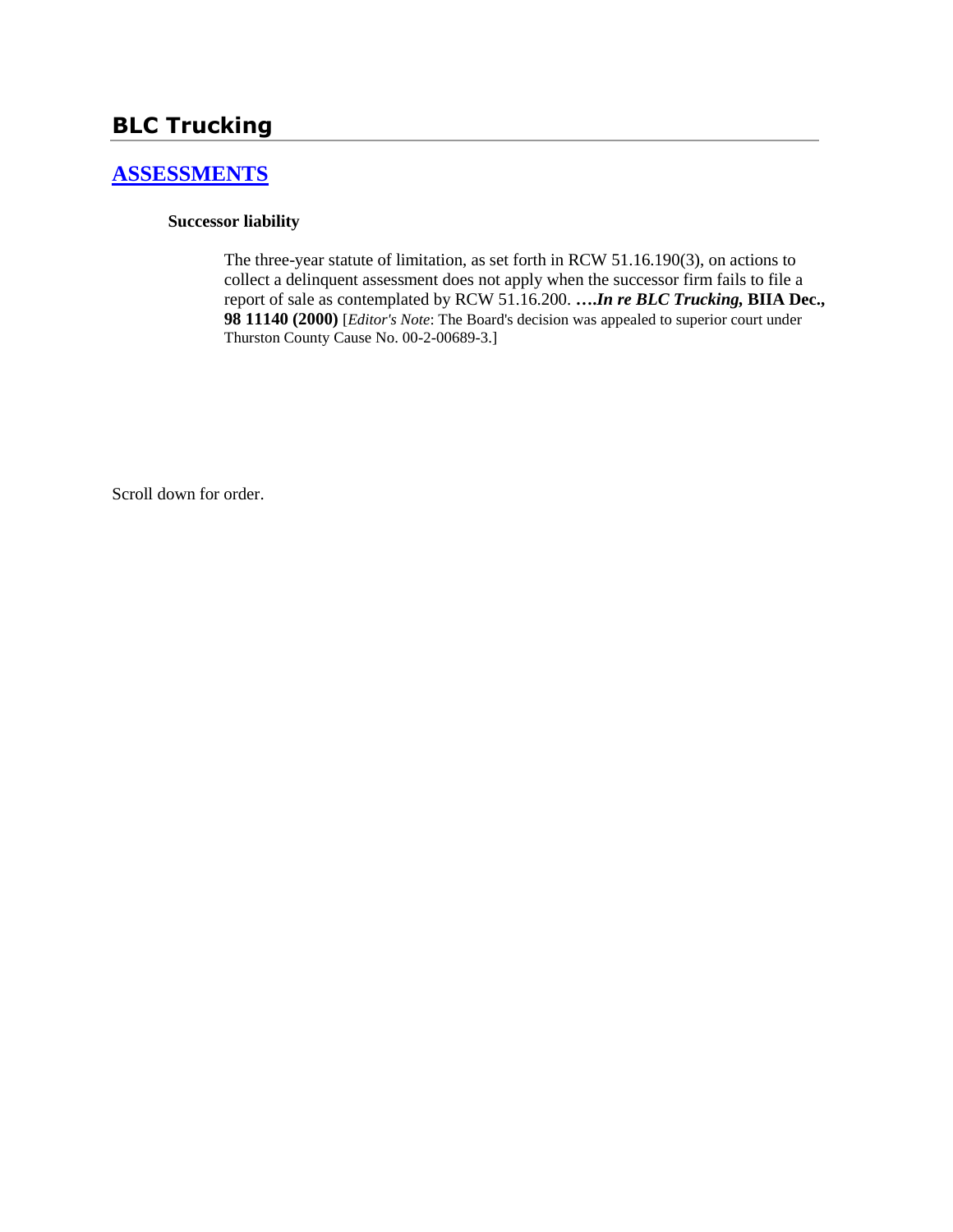## **BEFORE THE BOARD OF INDUSTRIAL INSURANCE APPEALS STATE OF WASHINGTON**

**IN RE: BLC TRUCKING, INC. ) DOCKET NO. 98 11140**

**FIRM NO. 873,814-01 ) DECISION AND ORDER** 

APPEARANCES:

Employer, BLC Trucking, Inc., by Anderson, Burns & Hostnik, per Charles R. Hostnik

Department of Labor and Industries, by The Office of the Attorney General, per Kay A. Germiat, Assistant

The firm, BLC Trucking, Inc., filed an appeal with the Board of Industrial Insurance Appeals on July 22, 1997, from a June 12, 1997 Notice and Order of Assessment, issued by the Department of Labor and Industries, that found that BLC Trucking, Inc. was the successor of Pacific Transportation Group, Inc., and assessed industrial insurance taxes due and owing in the sum of \$147,051.51 for the second quarter of 1992 through the first quarter of 1996. The June 12, 1997 Notice and Order of Assessment was communicated to the firm on July 10, 1997. **REVERSED AND REMANDED.**

**)**

### **DECISION**

Pursuant to RCW 51.52.104 and RCW 51.52.106, this matter is before the Board for review and decision on timely Petitions for Review filed by the firm and the Department of Labor and Industries to a Proposed Decision and Order issued on October 18, 1999, in which the Notice and Order of Assessment of the Department dated June 12, 1997, was reversed and remanded to the Department with directions to issue an order finding that BLC Trucking, Inc. is the successor to Pacific Transportation Group and, as such, BLC is ordered to pay their unpaid industrial insurance premiums of \$64,173.78 for the period from the second quarter of 1994 through the first quarter of 1996.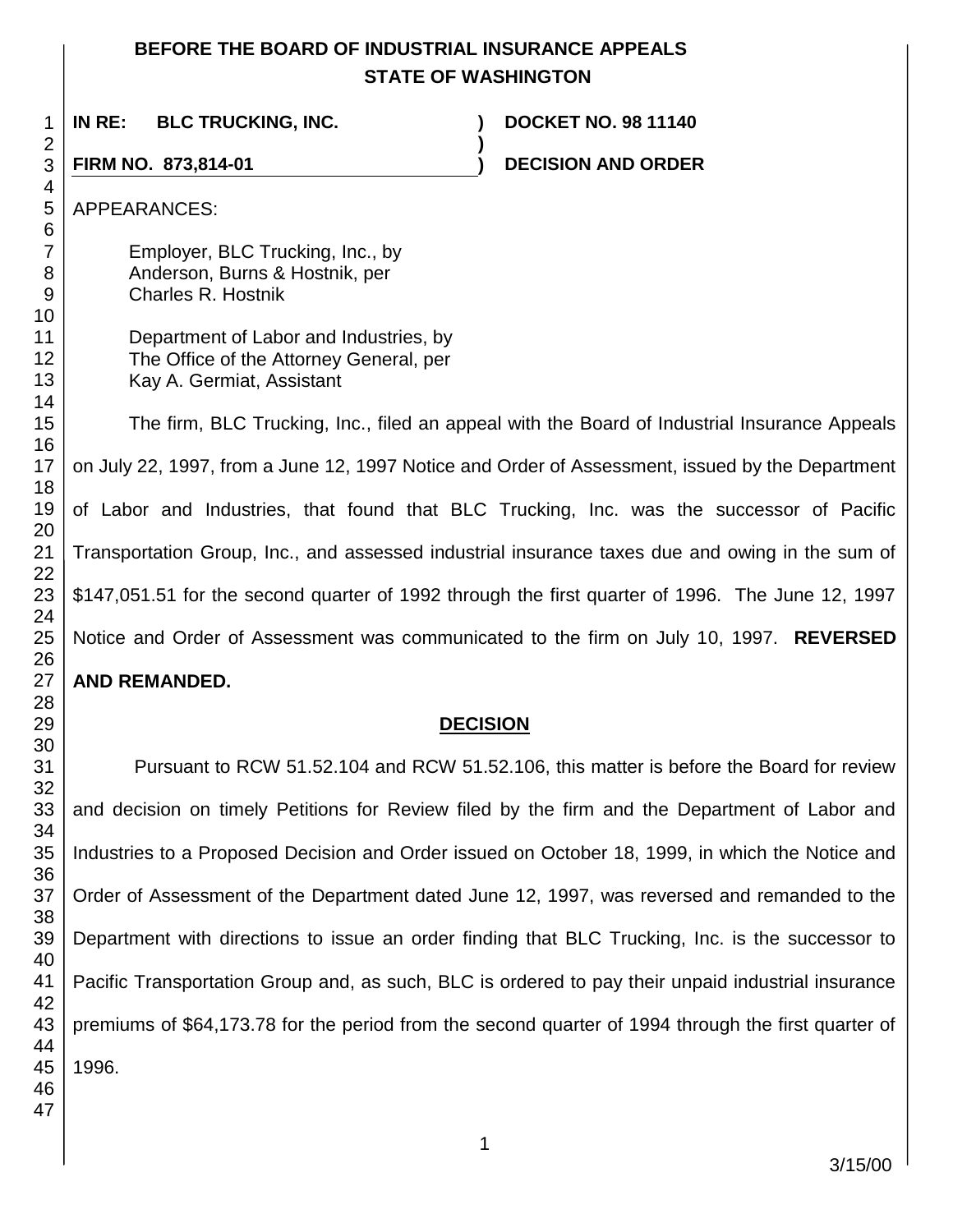The Board has reviewed the evidentiary rulings in the record of proceedings and finds that no prejudicial error was committed and the rulings are affirmed.

This appeal raises a number of issues. First, is BLC Trucking, Inc. a successor to Pacific Transportation Group, as contemplated by RCW 51.08.177 and therefore liable for the unpaid industrial insurance premiums in the sum of \$119,273.33 due by Pacific Transportation Group, pursuant to RCW 51.16.200? Second, was the auction of Pacific Transportation Group property, conducted by the Department of Labor and Industries, done in a reasonable manner? Third, is the Department of Labor and Industries limited to a three-year statute of limitations, as set forth in RCW 51.16.190 when collecting unpaid premiums from a successor, defined in RCW 51.08.177?

We agree with the analysis and result reached by our industrial appeals judge in the Proposed Decision and Order regarding the first and second issues. We find that BLC Trucking, Inc. is a successor to Pacific Transportation Group, as contemplated by RCW 51.08.177, and therefore BLC Trucking, Inc. is liable for unpaid taxes assessed against Pacific Transportation Group, pursuant to RCW 51.16.200 in the sum of \$119,273.33. This figure represents the amount owed by Pacific Transportation Group as of the date of the hearing. (*See* 2/17/99 Tr. at 30). We also believe that the Department acted reasonably and within its authority when it seized and auctioned property owned by Pacific Transportation Group to satisfy the unpaid premium assessments.

We have granted review solely to address the issue of the effect of the three-year statute of limitations found in RCW 51.16.190. We disagree with the decision reached in the Proposed Decision and Order. We do not believe the limitation set forth in RCW 51.16.190 applies to the action brought under the successor liability statute, RCW 51.16.200, as it applies in this case. While RCW 51.16.190 provides for a three-year limitation on commencement of an action to collect delinquent premiums, subsection (3) of the statute provides an exception to this limitation.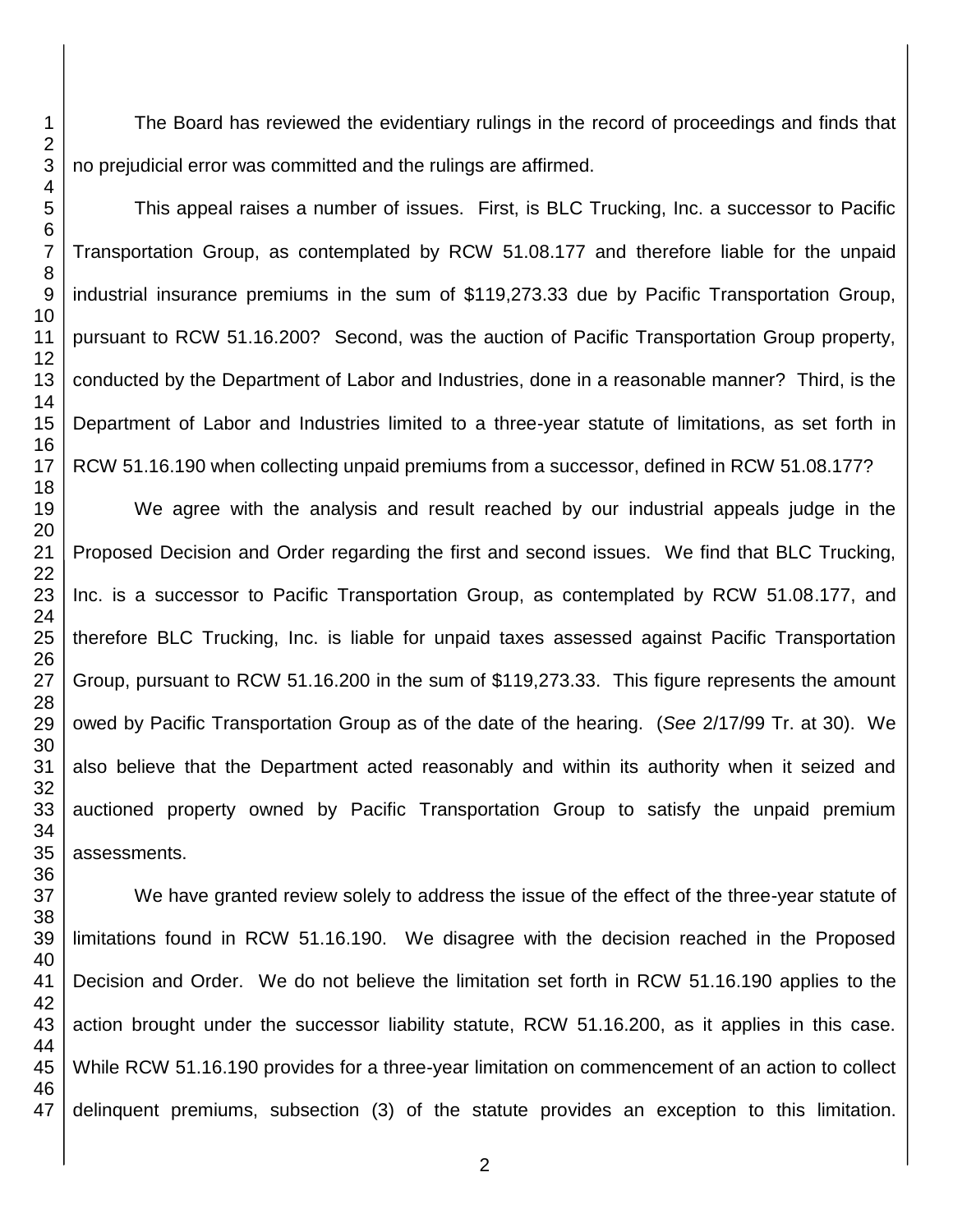Subsection (3) of RCW 51.16.190 provides: "In case of a false or fraudulent report with intent to evade premiums, assessments, contributions, penalties, interest, or other sums, or in the event of a failure to file a report, action may be begun at anytime."

RCW 51.16.200 provides that a successor shall become liable for the full amount of the tax. However, this statute provides that the successor will not be liable for the tax if the successor gives a written notice to the Department of Labor and Industries of the acquisition of the business and no assessment is issued by the Department of Labor and Industries within 180 days of receipt of the notice. When the provision of RCW 51.16.190(3) is read in conjunction with RCW 51.16.200, we are convinced that the Department is not limited to a three-year period for beginning an action to collect the assessments due in this case. BLC Trucking, Inc. did not comply with the provisions of RCW 51.16.200. There is nothing in the record to establish that BLC Trucking, Inc. gave a written report as a successor to Pacific Transportation Group. Absent the filing of this report by BLC Trucking, Inc., the protection afforded the successor in RCW 51.16.200 and the statute of limitations found in RCW 51.16.190(3) do not apply.

The Notice and Order of Assessment is reversed and the matter remanded to the Department of Labor and Industries to issue a Notice and Order of Assessment that assesses unpaid premiums against BLC Trucking, Inc. in the sum of \$119,273.33.

### **FINDINGS OF FACT**

1. On June 12, 1997, the Department of Labor and Industries issued a Notice and Order of Assessment (NOA) against BLC Trucking, Inc., alleging taxes due and owing in the amount of \$147,051.51 as BLC Trucking is a successor to Pacific Transportation Group (PTG). The NOA was mailed on or about July 9, 1997, and communicated to the firm on July 10, 1997. On July 22, 1997, the firm filed an appeal from the June 12, 1997 NOA. On February 20, 1998, the Board entered an order granting the appeal effective February 19, 1998, assigned Docket No. 98 11140, and ordered that proceedings be held.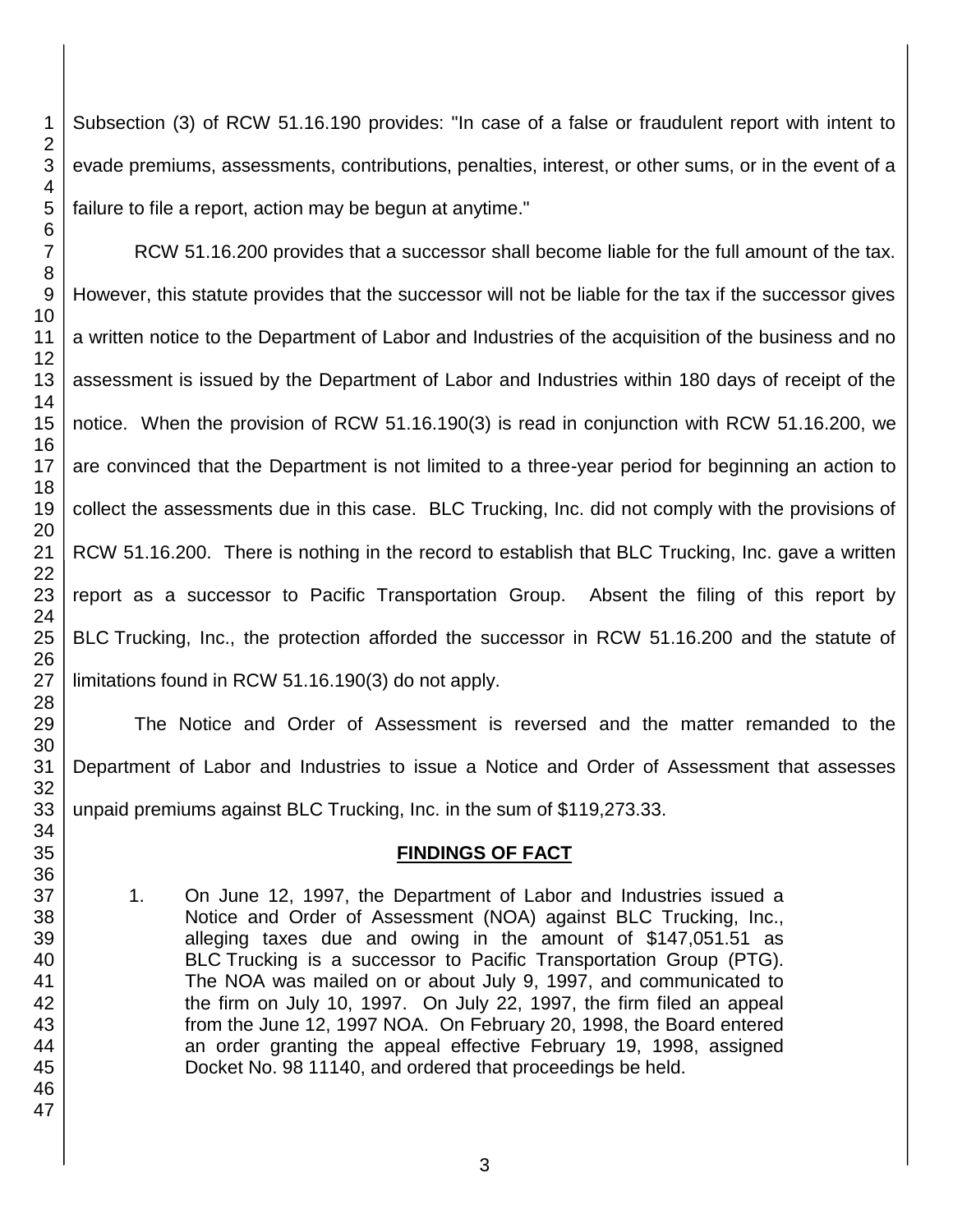- 2. Before it ceased operations in September 1996, PTG owed unpaid industrial insurance premiums in the sum of \$147,051.51. This debt was brought to a judgment and warrants were issued.
- 3. BLC Trucking, Inc. became a successor to PTG as defined in RCW 51.08.177 when PTG ceased operations. This successorship is shown through BLC Trucking, Inc.'s purchase of equipment, free storage by BLC Trucking, Inc. of many fixtures and office equipment owned by PTG, together with common business purposes, a common location, the same employees, and the use by BLC Trucking, Inc. of customer lists owned by PTG.
- 4. PTG's purpose in ceasing operations and the creation of BLC Trucking, Inc. was to avoid payment of industrial insurance premiums and was not within the ordinary course of business.
- 5. BLC Trucking, Inc. did not file a report of sale as a successor to PTG as contemplated by RCW 51.16.200 and RCW 51.16.190.
- 6. The Department of Labor and Industries' auction of assets seized from PTG was done after proper advertisement. All of the seized assets were sold at the auction at a current market price for the 50 to 75 people who attended the auction. None of the seized assets were given away or lost. No credit need be given PTG because of the broken glass on the 1949 International, as this damage did not reduce its sale price. The Department correctly transferred an impounded trailer to the impounding company so that PTG would receive the most credit for their seized assets.
- 7. The Department correctly applied the net auction proceeds to the PTG debt.
- 8. The correct amount of the premium assessment due from BLC Trucking, Inc. is \$119,273.33.

### **CONCLUSIONS OF LAW**

- 1. The Board of Industrial Insurance Appeals has jurisdiction over the parties and the subject matter of this appeal.
- 2. BLC Trucking, Inc. is a successor of PTG for payment of industrial insurance premiums under RCW 51.08.177 and RCW 51.16.200.
- 3. The Department of Labor and Industries auction of the assets seized from PTG was performed in a commercially reasonable manner.